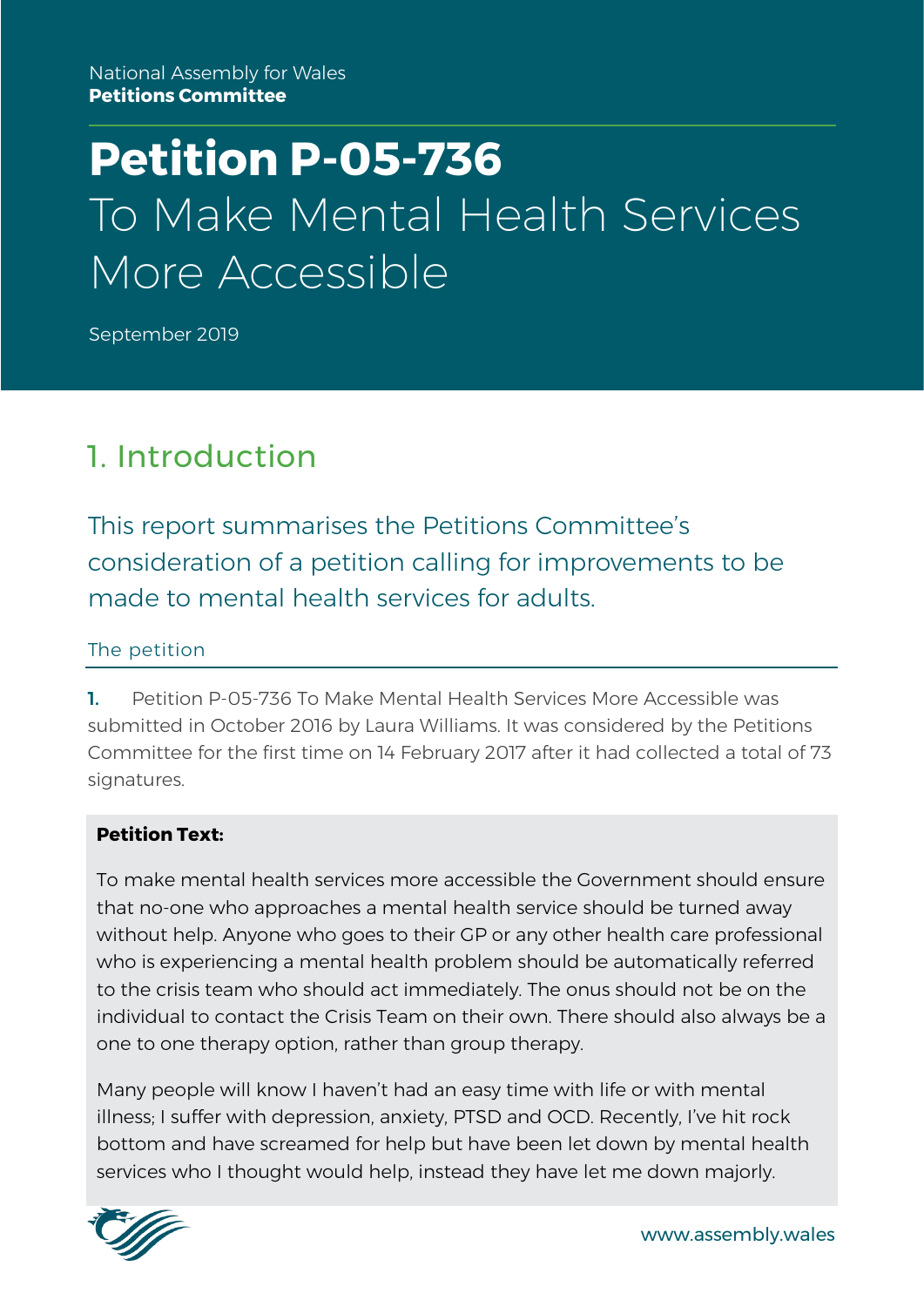I want my experience to help others around Wales and to get the help they need. 1

2. Since this time the Committee has considered written evidence from Laura Williams (the petitioner), the Welsh Government and other stakeholders, including organisations who support people with their mental health and campaign for change. The Committee took oral evidence from the petitioner and Hafal in November 2017, and with the then Cabinet Secretary for Health and Social Services (now the Minister for Health and Social Services), Vaughan Gething AM, in February 2018.

**3.** The Committee also received petition P-05-764 Better Mental Health Services for Adults in June 2017.<sup>2</sup> This was submitted by Megan Tudor having collected 84 signatures and concerned similar issues. As no further information has been received in relation to this petition, the remainder of this report focuses on the evidence heard by the Committee in relation to petition P-05-736.

## 2. The petitioner's experience

#### Seeking support from the health service

4. The petition originated as a result of Laura Williams' personal experience of seeking treatment from mental health services. She aims to improve mental health services by making them more easily accessible, particularly when people experience periods of crisis. She describes her own sense of feeling "let down" by mental health services when seeking support in relation to depression, anxiety, post-traumatic stress disorder (PTSD) and obsessive-compulsive disorder (OCD).

**5.** A major concern for Ms Williams is the interaction between GPs and local mental health professionals, which she believes is a barrier to accessing specialist services. She has described difficulties in seeking to access support from different parts of the health service and summarised her own initial contact with the health service as follows:

> "It was very poor. I waited eight months to get the help I needed. I was ringing my local mental health team […] crying, saying that I was going to have a breakdown. There was no communication. There was just, 'Go back to your GP' and the GP was saying, 'Go back to your mental

<sup>&</sup>lt;sup>1</sup> [P-05-736 To](http://www.senedd.assembly.wales/mgIssueHistoryHome.aspx?IId=19785) Make Mental Health [Services](http://www.senedd.assembly.wales/mgIssueHistoryHome.aspx?IId=17021) More Accessible

<sup>2</sup> [P-05-764 Better Mental Health Services for Adults](http://www.senedd.assembly.wales/mgIssueHistoryHome.aspx?IId=19211)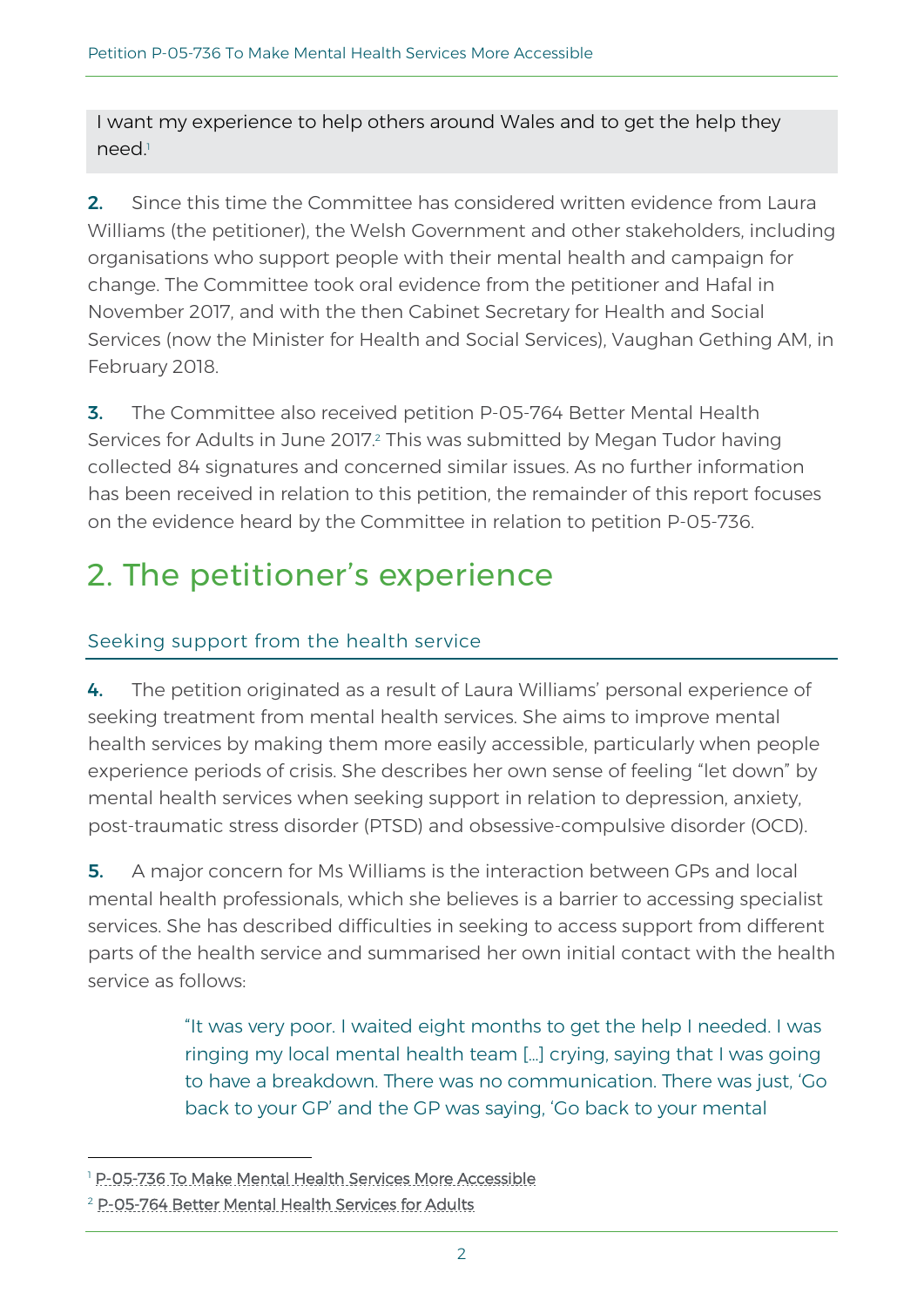health'. So, it was just back and forth all the time. It took eight months for them to act, and that's only because I made a complaint." $\mathrm{^{3}}$ 

6. While attending an evidence session alongside the petitioner, Hafal raised a similar concern about the referral process between primary and secondary care:

> "[…] during this period of referral, there is a concern regarding who is responsible. So, a GP would make a referral to a team. As you say, you're ringing the team and the team is saying, 'They're still with the GP'. Who is the one who is chasing that up? I think what we've got to be saying is that until the team has agreed to take over that care, the GP shouldn't just be waiting for it; the GP should be taking an active interest in that support so that, if they can't get support, at least they're speaking to the person and saying, 'Look, I've chased it up this week', or the surgery are saying, 'We've chased this up', and not leaving the person in crisis to sit at home for those eight months, wondering what's going on." 4

**7.** They also expressed concern about the fragmentation of services and the complications which arise for people seeking to navigate them:

> "We have triaging systems, but to be honest, I think, in Wales, we have too many teams: we have primary care teams, we have community mental health teams, we have crisis teams, we have home-treatment teams, we have assertive outreach teams. I know there is work going on to look at whether that is the way forward, because well-qualified, wellsupported and well-trained members of the community mental health team can do all of that; it's about the resourcing and the management of how that works." 5

8. Her experiences of seeking to access mental health support also led to the petitioner raising concerns about the response that she received from her GP:

> "Doctors do need to be trained in mental health so they can see, you know, 'This person is struggling. Let's do something on our end as well as the mental health team, so we are talking to each other and we know what's going on, what therapy, if they are taking medication or if they are not.' There's just no communication." 6

<sup>&</sup>lt;sup>3</sup> Record of Proceedings, **21 November 2017**, para. 107

<sup>&</sup>lt;sup>4</sup> Record of Proceedings, **21 November 2017**, para. 111

<sup>&</sup>lt;sup>5</sup> Record of Proceedings, **21 November 2017**, para. 110

<sup>&</sup>lt;sup>6</sup> Record of Proceedings, **21 November 2017**, para. 169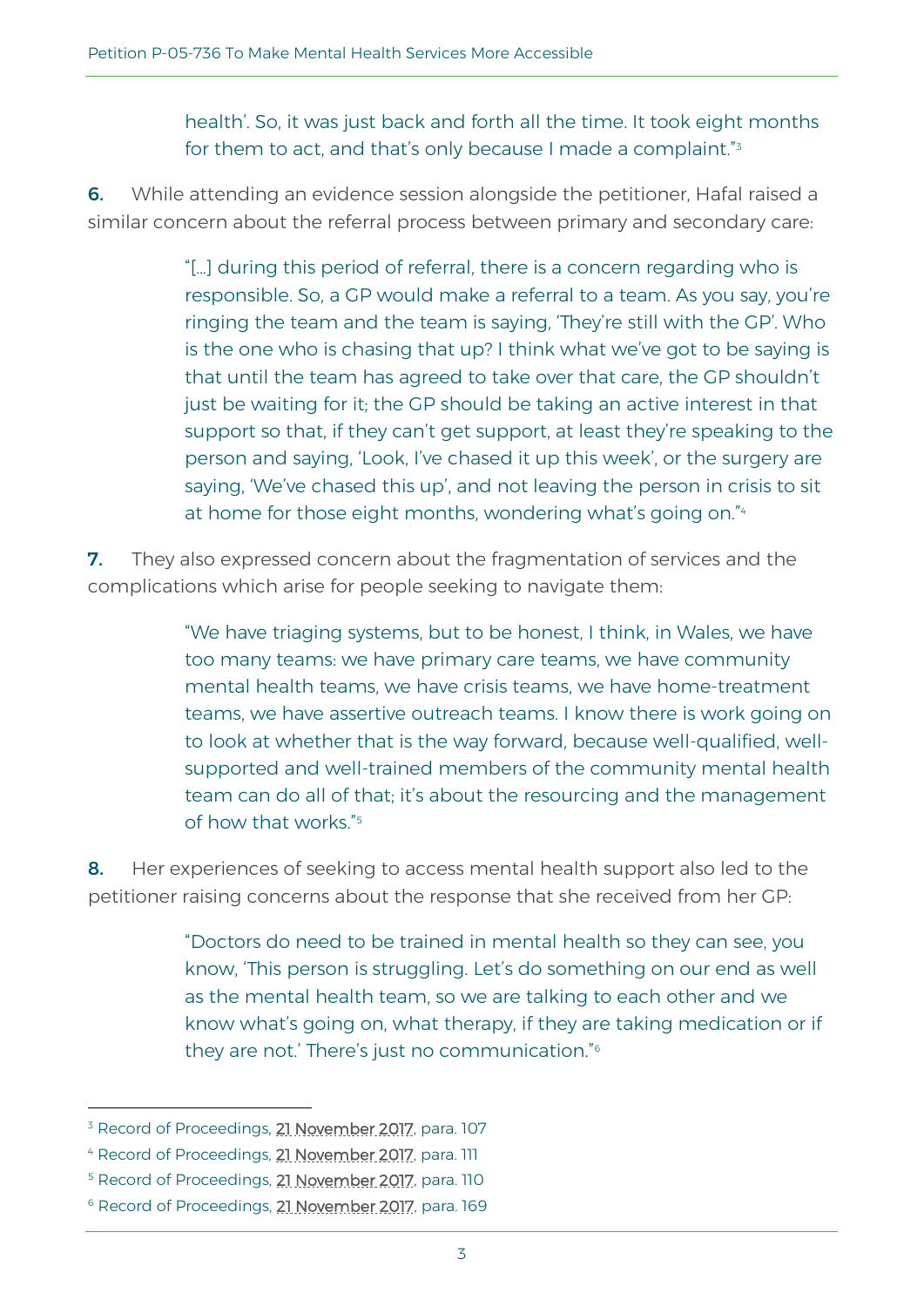**9.** Mind Cymru have also expressed concerns about the extent of mental health training available to GPs:

> "The majority of people with a mental health problem will be treated solely within primary care, but it is vital that GPs have the training and support they need to recognise when someone is in a crisis or has needs that require support from secondary mental health services. Following a survey of 100 GPs in Wales which highlighted that mental health now accounts for 40 per cent of all GP appointments, we are calling for GP speciality training to be extended from 3 years to 4 years across the UK, and for the Welsh Government to expand the rotation options available to trainees in Wales to offer a wider range of mental health settings." 7

#### Crisis care

10. Laura Williams was concerned about access to crisis support in particular. She believes that it should not be the patient's responsibility to make contact with a crisis team themselves and that this should be done by a GP or local mental health team on their behalf. She argues that no-one should be turned away without help, or with an expectation that they can directly seek that help themselves. She states that this is the situation which faced her:

> "Eight months—you shouldn't be waiting eight months. I was back to the doctors, I was self-harming and my doctor goes, 'Are you going to do that again?' and I said 'yes'. It was, 'Here's the crisis team's leaflet; go home and ring them.' I don't want people to be given a leaflet, 'You go home; you ring them.' They're not going to ring them. They're not in the state of mind to ring them. I want GPs to stop giving leaflets out and for them to do them on the patient's behalf. If they see they're not fit, they need help there and then, not eight months later." 8

**11.** However, in other situations, Hafal suggested that people can be required to go through their GP in order to access crisis care, even when waiting for a GP referral may not be the most effective way to seek treatment in a timely manner:

> "We work with the community mental health teams, yet sometimes if we need to ring and ask for crisis care, we're told the person has to go through their GP. They go to their GP at 9 o'clock at night, the GP's

<sup>7</sup> [Mind Cymru to the Committee,](http://www.senedd.assembly.wales/documents/s79186/27.06.17%20Correspondence%20-%20Mind%20Cymru%20to%20the%20Chair.pdf) 27 June 2018

<sup>&</sup>lt;sup>8</sup> Record of Proceedings, **21 November 2017**, para. 148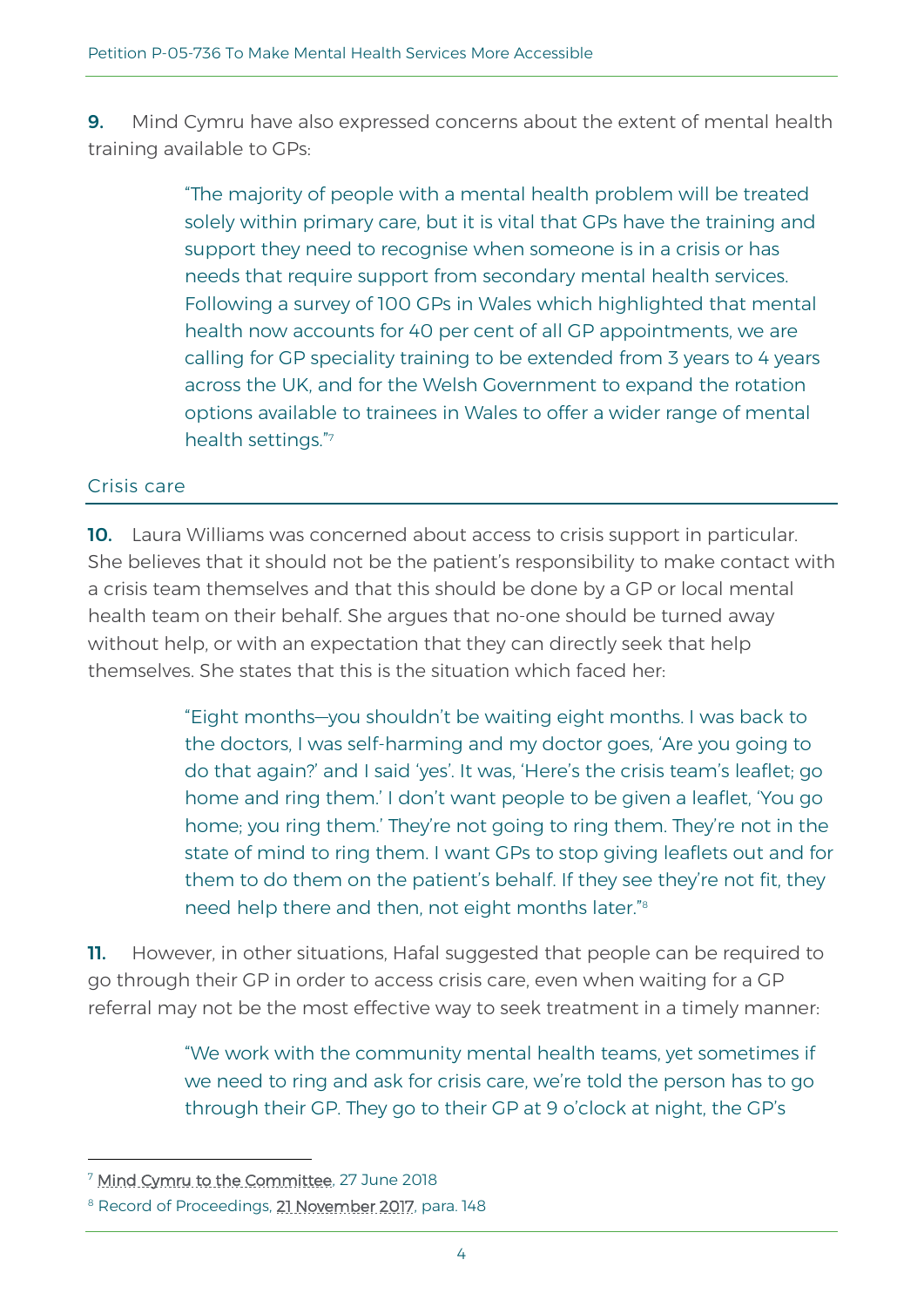never seen them before because it's an out-of-hours service; the GP doesn't know that person. Why are we having systems that block access to crisis rather than make access available? It's not through lack of strategy, it's not through lack of policy, it's not through lack of direction. It's lack of joining all of this up at local levels. That's the big problem."<sup>9</sup>

12. Mind Cymru also supported the concerns raised in relation to the availability of urgent and crisis support in a written submission to the Committee:

> "Ms Williams' experiences do unfortunately reflect the experiences of many people with mental health problems who need urgent support. We are aware that a number of health boards are currently developing their mental health crisis services and considering new models of care. However there is still a long way to go until quality crisis care is available 24 hours a day, 7 days a week to anyone who needs it."

13. They state that this lack of 24/7 crisis care and support can result:

"[…] in an over-reliance on the police and other emergency services which are not appropriate or equipped to support those in a mental health crisis. Far too many end up being detained under the Mental Health Act because they couldn't get the support they needed at the right time." 10

14. The (then) Cabinet Secretary for Health and Social Services stated that the Welsh Government has provided annual funding of £6.7 million since 2015/16 to improve provision for people who present to services in a crisis. As a result of this funding:

> "[…] CAMHS Crisis Teams and Adult Psychiatric Liaison Services work extended hours and at weekends and have developed close working relationships to ensure that any person who presents in crisis can be quickly assessed and access appropriate support." 11

15. In December 2015 the Welsh Government launched a Welsh Mental Health Crisis Care Concordat (MHCCC). The Concordat sets out "how partners can work together to deliver a quality response when people with acute mental health

<sup>9</sup> Record of Proceedings, [21 November 2017,](http://record.assembly.wales/Committee/4368#C36848) para. 150

<sup>&</sup>lt;sup>10</sup> [Mind Cymru to the Committee,](http://www.senedd.assembly.wales/documents/s79186/27.06.17%20Correspondence%20-%20Mind%20Cymru%20to%20the%20Chair.pdf) 27 June 2018

<sup>&</sup>lt;sup>11</sup> [Cabinet Secretary for Health and Social Services to the Committee,](http://www.senedd.assembly.wales/documents/s80928/14.11.18%20Correspondence%20-%20Cabinet%20Secretary%20for%20Health%20and%20Social%20Services%20to%20the%20Chair.pdf) 14 November 2018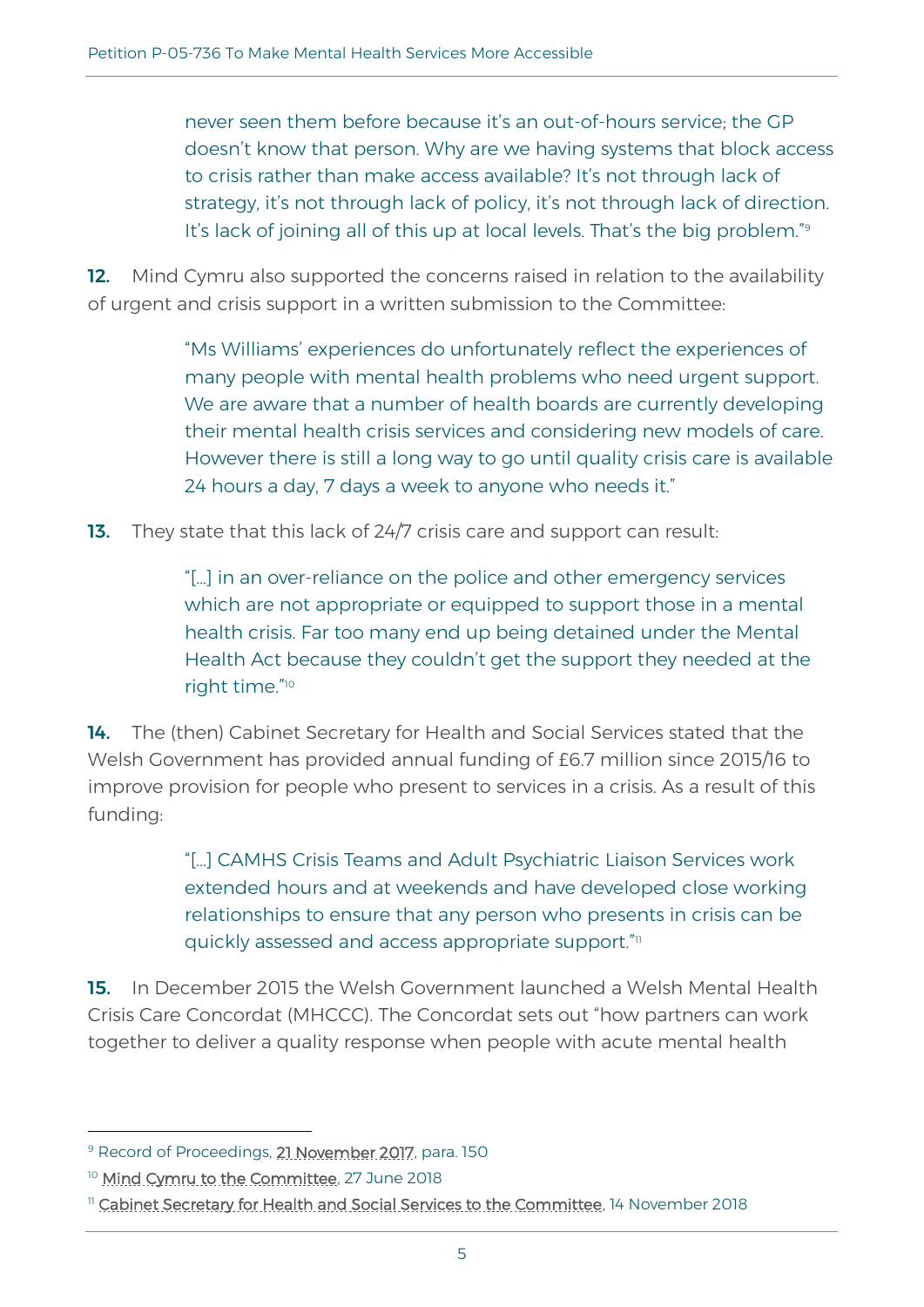crisis, need help, have contact with the Police and who are likely to be detained under section 135 or section 136 of the Mental Health Act 1983".<sup>12</sup>

16. Since 2018, implementation of the MHCCC across the health, social care and policing system has been supported by an assurance group. The Cabinet Secretary for Health and Social Services informed the Committee that this group had developed a national delivery plan and was proposing an independent review to "make recommendations for multiagency work to improve the response and support for individuals in crisis across systems". 13

17. Both Mind Cymru and Hafal describe the potential impact that the Concordat could have in developing services and providing greater coordination across agencies. Mind Cymru stated that "there is more work to be done in order to embed the concordat". <sup>14</sup> Alun Thomas of Hafal told the Committee:

> "I think that, when you're in crisis, you don't necessarily need a diagnosis; you need somebody to support you. We now have a crisis care concordat in Wales, where it has joined up all of the health boards, local authorities, the voluntary organisations and Welsh Government, and we should be smarter with this. If somebody is in crisis, what sort of crisis? Is it a mental health crisis? Is it a social crisis, which a lot of these can be? And what are we doing about it?" 15

18. Given the difficulties in establishing a diagnosis, or providing appropriate longer-term support or services, Hafal proposed that further investigation should be given to providing alternative models of crisis support:

> "There are alternatives to crisis teams. There are examples in Leeds, in Bristol, across London, of crisis sanctuaries where people who are in that crisis can ring up, would be able to be seen within those few days, not by mental health professionals, but by people who would try and support them through that crisis during a period of social crisis—I'm not going to get access to services, but I need support through this period while I'm waiting."16

19. The Mental Health (Wales) Measure 2010 aimed to improve access to treatment and support and it made significant reforms to primary care mental

<sup>&</sup>lt;sup>12</sup> Welsh Government and Partners, [Mental Health Crisis Care Concordat,](https://gweddill.gov.wales/docs/dhss/publications/161109concordaten.pdf) 2015

<sup>&</sup>lt;sup>13</sup> [Cabinet Secretary for Health and Social Services to the Committee,](http://www.senedd.assembly.wales/documents/s80928/14.11.18%20Correspondence%20-%20Cabinet%20Secretary%20for%20Health%20and%20Social%20Services%20to%20the%20Chair.pdf) 14 November 2018

<sup>&</sup>lt;sup>14</sup> [Mind Cymru to the Committee,](http://www.senedd.assembly.wales/documents/s79186/27.06.17%20Correspondence%20-%20Mind%20Cymru%20to%20the%20Chair.pdf) 27 June 2018

<sup>&</sup>lt;sup>15</sup> Record of Proceedings, **21 November 2017**, para. 131

<sup>&</sup>lt;sup>16</sup> Record of Proceedings, **21 November 2017**, para. 155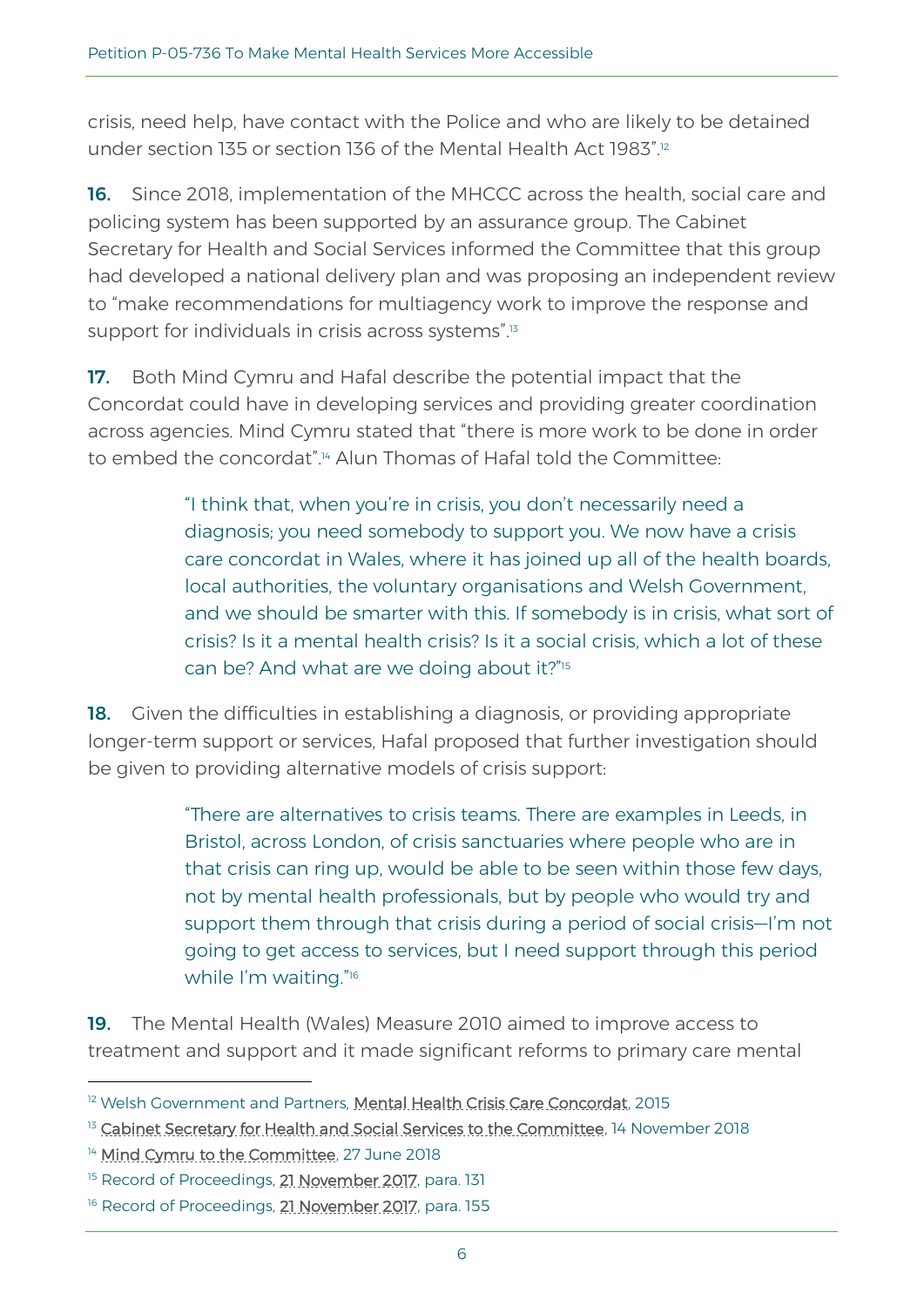health services, and care and treatment planning in secondary care services. Hafal made the case that care and treatment plans present an ideal opportunity to plan for potential crises:

> "Welsh Government has led the UK in legislation. We're not seeing it happening on the ground. Care and treatment plans are a phenomenal way of making sure that people know what to do when they hit crisis." 17

20. The Cabinet Secretary stated that there is over 90 per cent compliance with care and treatment plans being provided.<sup>18</sup> However, in terms of assessing their effectiveness, Hafal told the Committee:

> "There is a strong driver within mental health services now for assessment based on the experience of the service user. So, I think, if we're looking at care and treatment plans, it's not a case of, 'Are they in place?', because you'd do an audit and 95 per cent probably would be in place. 'Do they mean anything?' is a completely different thing. What you've got to be doing is listening to the stories that people like Laura bring to it, look at where they work well-."<sup>19</sup>

21. The Cabinet Secretary and his officials explained that the Welsh Government's approach is not simply focused on the number of people with care plans in place, but on understanding what people's experiences of mental health support and services are:

> "[…] over the last four years we've spoken with 900 service users and carers about their experiences, and we're currently working through a process of making sure that every interaction and intervention somebody has with a clinician, that clinician is doing some outcome measurements, both in terms of clinical symptoms but also in terms of service user experience. We're going to ask that every clinician does that with two measures, and we're embedding that throughout this year." $^\mathrm{2C}$

<sup>&</sup>lt;sup>17</sup> Record of Proceedings, **21 November 2017**, para. 175

<sup>&</sup>lt;sup>18</sup> Record of Proceedings, **22 February 2018**, para. 162

<sup>&</sup>lt;sup>19</sup> Record of Proceedings, **21 November 2017**, para. 186

<sup>&</sup>lt;sup>20</sup> Record of Proceedings, **22 February 2018**, para. 167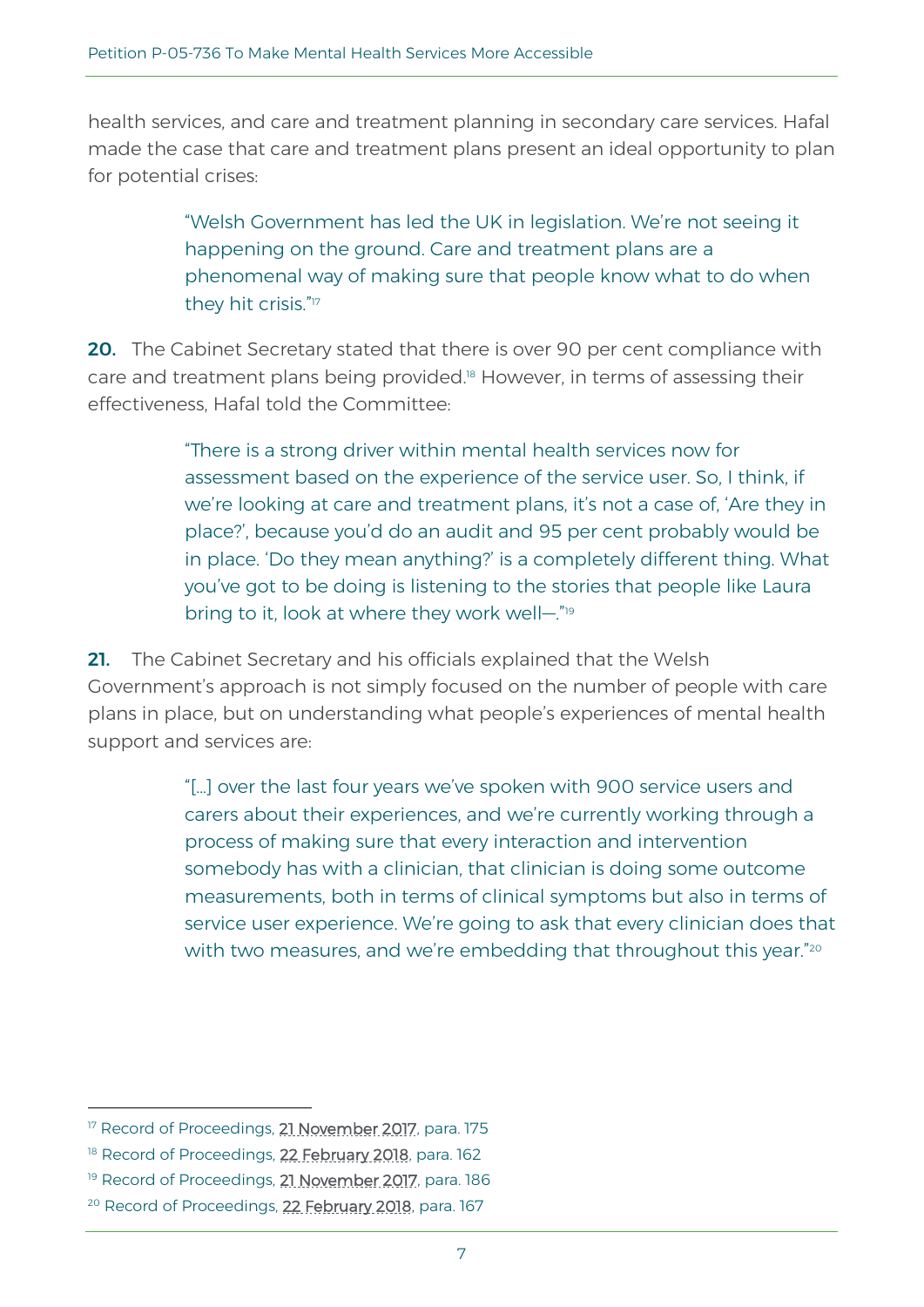#### Access to psychological therapies

22. In her evidence, Laura Williams raised concerns about access to specialist mental health services and the waiting times for these. In relation to the type of services she personally received, Ms Williams told the Committee:

> "I was offered a CPN [Community Psychiatric Nurse] and they come out to your home every two weeks, and they did a care plan. That was about it. I was offered medication and I said 'no'." 21

23. When questioned whether she was offered talking therapies, she stated:

"No. Well, only just recently, which has been a year now. I've only started therapy, and that's looking at a long time again—you know, a year, year and a half."<sup>22</sup>

24. In her experience, if a patient considers that medication would not be the most appropriate route for them to access treatment, there can be a lack of alternatives available:

> "[…] it was always a case of, 'Do you want medication?' and I was like, 'No, I've been on medication, it doesn't work for me'. It was like a dead end for them: 'Well, we don't know what to do with you now then, as you won't take medication.' But what they fail to realise is, when you have medication, you still need therapy. But, in their eyes, you've had medication, and you don't really need anything else."<sup>23</sup>

**25.** The petition itself states that one to one therapy should always be provided as an option as well as group therapy. Ms Williams states that she had sought to access individual psychological therapy but the provision she was offered was group therapy. She attributed this to cuts to services:

> "Because services are being cut, you have to do more group work. There's no one to one. You have to fight for the one to one. All I was offered is groups, and I can't do groups. So, it's taken a year just to get one-to-one therapy." 24

<sup>&</sup>lt;sup>21</sup> Record of Proceedings, **21 November 2017**, para. 114

<sup>&</sup>lt;sup>22</sup> Record of Proceedings, **21 November 2017**, para. 118

<sup>&</sup>lt;sup>23</sup> Record of Proceedings, **21 November 2017**, para. 167

<sup>&</sup>lt;sup>24</sup> Record of Proceedings, **21 November 2017**, para. 182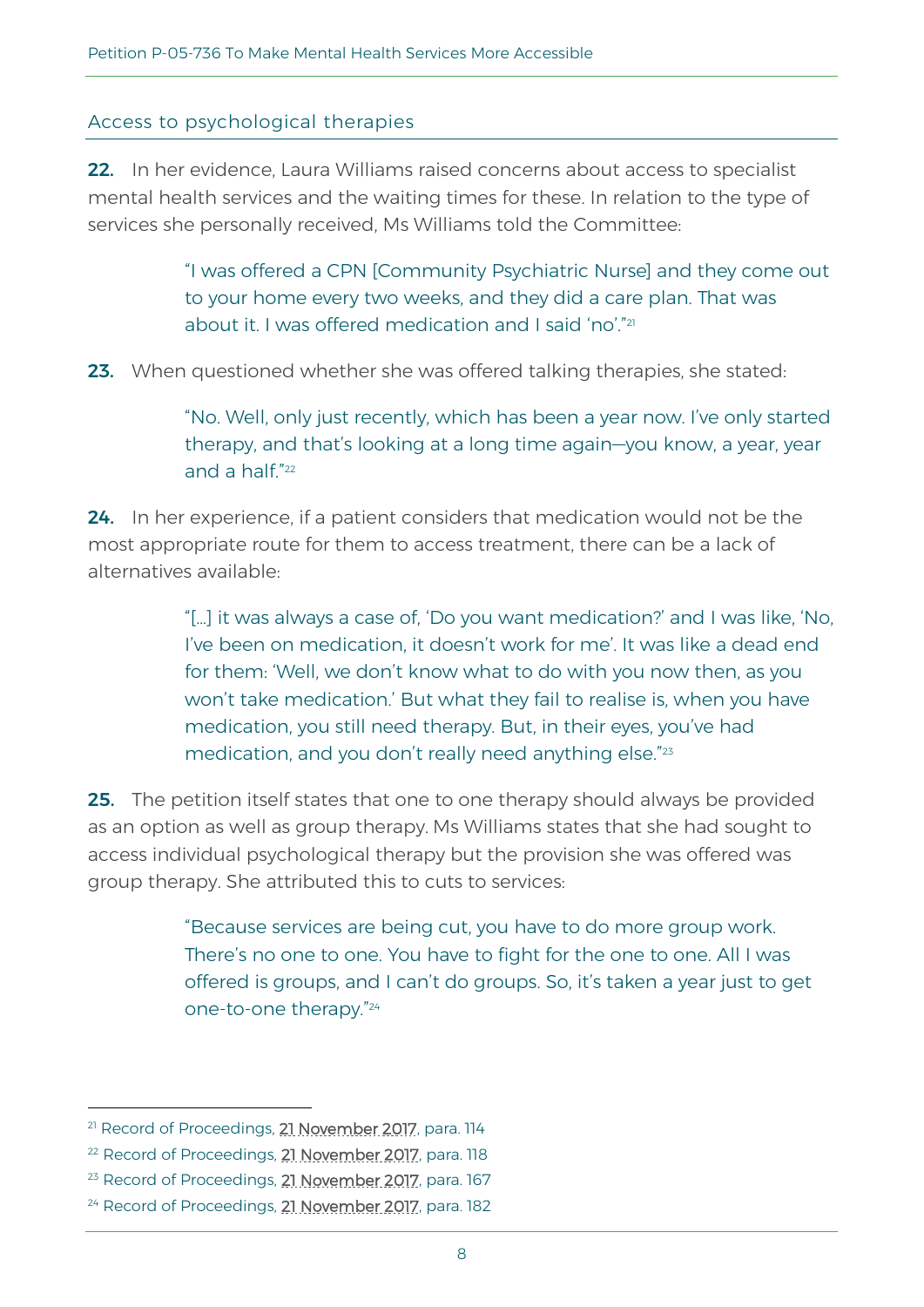26. Other evidence received by the Committee, including from Mind Cymru, indicates that a difficulty in accessing one-to-one therapy is a common experience due to a lack of service capacity.

27. During the Committee's evidence session with the Cabinet Secretary, Dr Liz Davies provided details on the range of treatments under the banner of talking therapies:

> "Talking therapies are a whole gamut of treatments. At the lighter end, there are the computer-delivered talking therapies, which sounds a bit strange, but they're very effective, especially for young people. We move through the whole gamut then of psychological therapies, right up to the very specialised treatments, and PTSD treatment is one of those very, very specialised treatments. At the moment, the wait for those is in the region of nine months, but we are […] moving towards improving that with a more specific service." 25

28. Mind Cymru referred to a "lack of robust data" on how long people are waiting to access psychological therapies, but that anecdotal reports indicate that a high number of people wait several months. They argue that:

> "[…] no one should have to wait longer than 28 days to receive psychological therapies from the point of requesting a referral, and that a full range of evidence based therapies should be available in every area." 26

29. Correspondence received by the Committee has also highlighted the introduction of several new waiting times targets relating to mental health services. These include for primary care assessment within 28 days, urgent referrals to be seen within 48 hours and emergency referrals within four hours.<sup>27</sup>

30. The Welsh Government stated that data published in June 2018 in Local Primary Mental Health Support Services (LPMHSS):

> "[…] shows that we are meeting the targets for assessment and interventions. With 84.0% of LPMHSS assessments undertaken within 28 days from the date the referral was received and 82.4% of therapeutic interventions started within 28 days following an LPMHSS

<sup>&</sup>lt;sup>25</sup> Record of Proceedings, **22 February 2018**, para. 138

<sup>&</sup>lt;sup>26</sup> [Mind Cymru to the Committee,](http://www.senedd.assembly.wales/documents/s79186/27.06.17%20Correspondence%20-%20Mind%20Cymru%20to%20the%20Chair.pdf) 27 June 2018

<sup>&</sup>lt;sup>27</sup> [Cabinet Secretary for Health, Well-being and Sport to the Committee,](http://www.senedd.assembly.wales/documents/s59081/20.12.16%20Correspondence%20-%20Cabinet%20Secretary%20for%20Health%20Well-being%20and%20Sport%20to%20the%20Chair.pdf) 20 December 2016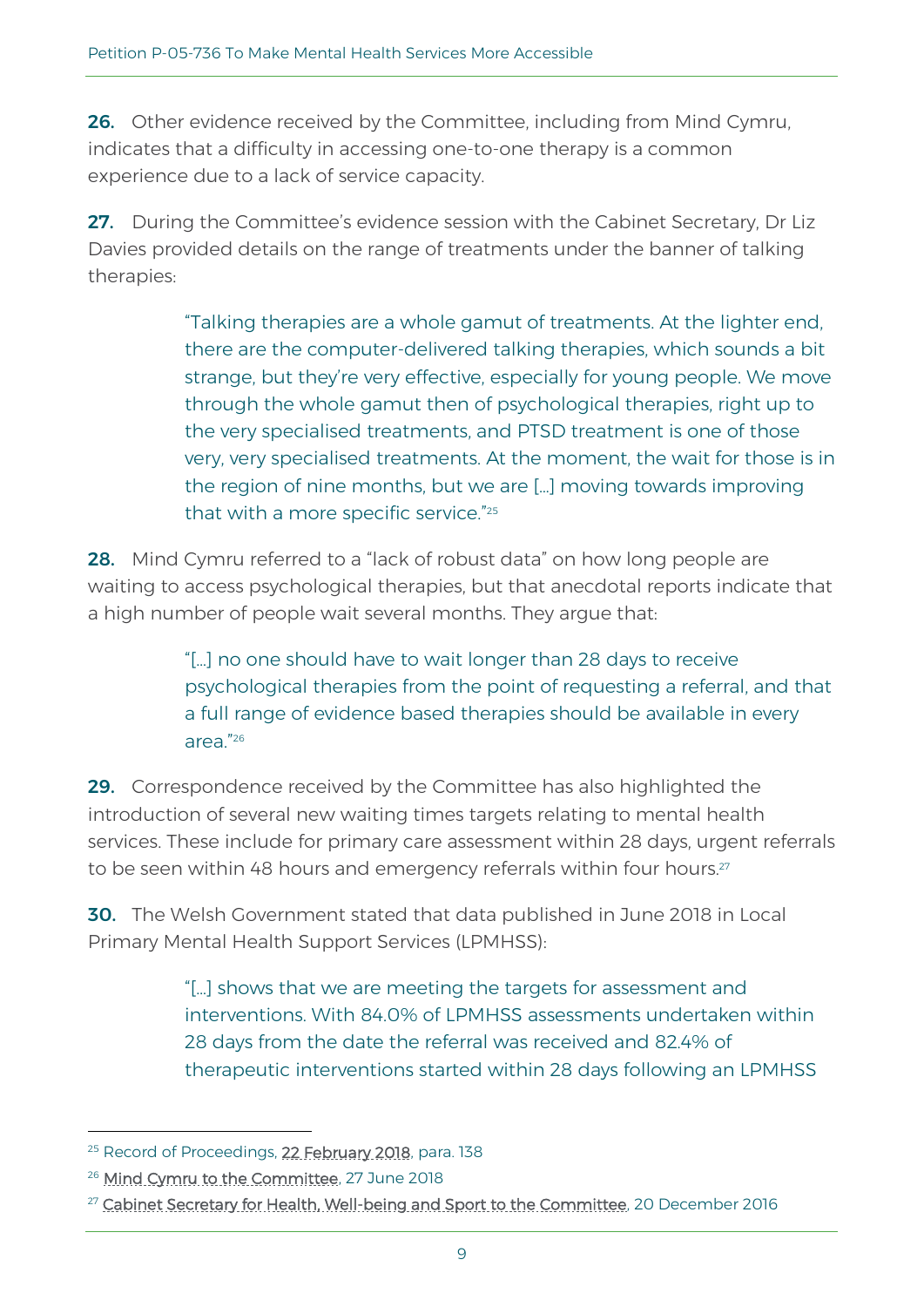assessment. To put these figures into context, there were 5,915 referrals received for an LPMHSS assessment in June 2018." 28

**31.** In the same letter the Cabinet Secretary also stated that:

"Welsh Government has also begun collection of the data for specialist psychological therapies prior to the commencement of formal reporting in 2019. Health boards will be expected to have started treatment of 80% of patients within the 26 week target. It is our intention to reduce this target once the new investment we are making from this year enables us to do so."

**32.** However, Hafal raised concerns over the operation of the waiting time targets for specialist services. In particular, that there is a disconnect between the targets for treatment in secondary care services (26 weeks) and primary care (28 days).

> "[…] if it's diagnosis led, it means that Welsh Government has got a guarantee that you will have access to psychological therapies in primary care within 28 days. If you step outside of primary care and into a specialist team, you're talking of a six-month waiting time. Now, we personally think that's ridiculous, because, actually, if you are so unwell that you need to have specialist services, you have to wait six times longer than somebody who goes to the GP?" 29

### 3. Conclusions and recommendations

**33.** In responding to questions from the Committee, the Cabinet Secretary recognised the challenges faced by the petitioner and her experiences of seeking mental health support. He also cautioned that it is difficult to extrapolate individual experiences of health services into wider conclusions, in particular in understanding whether those experiences are typical or indicative of wider problems.

**34.** We recognise this point. It also reflects a wider challenge when the Committee considers issues arising from the experience of individuals raised through the petitions process. Nevertheless, we consider that our experience of dealing with casework in our constituencies, the wider evidence provided by Mind

<sup>&</sup>lt;sup>28</sup> [Cabinet Secretary for Health and Social Services to the Committee,](http://www.senedd.assembly.wales/documents/s80928/14.11.18%20Correspondence%20-%20Cabinet%20Secretary%20for%20Health%20and%20Social%20Services%20to%20the%20Chair.pdf) 14 November 2018

<sup>&</sup>lt;sup>29</sup> Record of Proceedings, **21 November 2017**, para. 131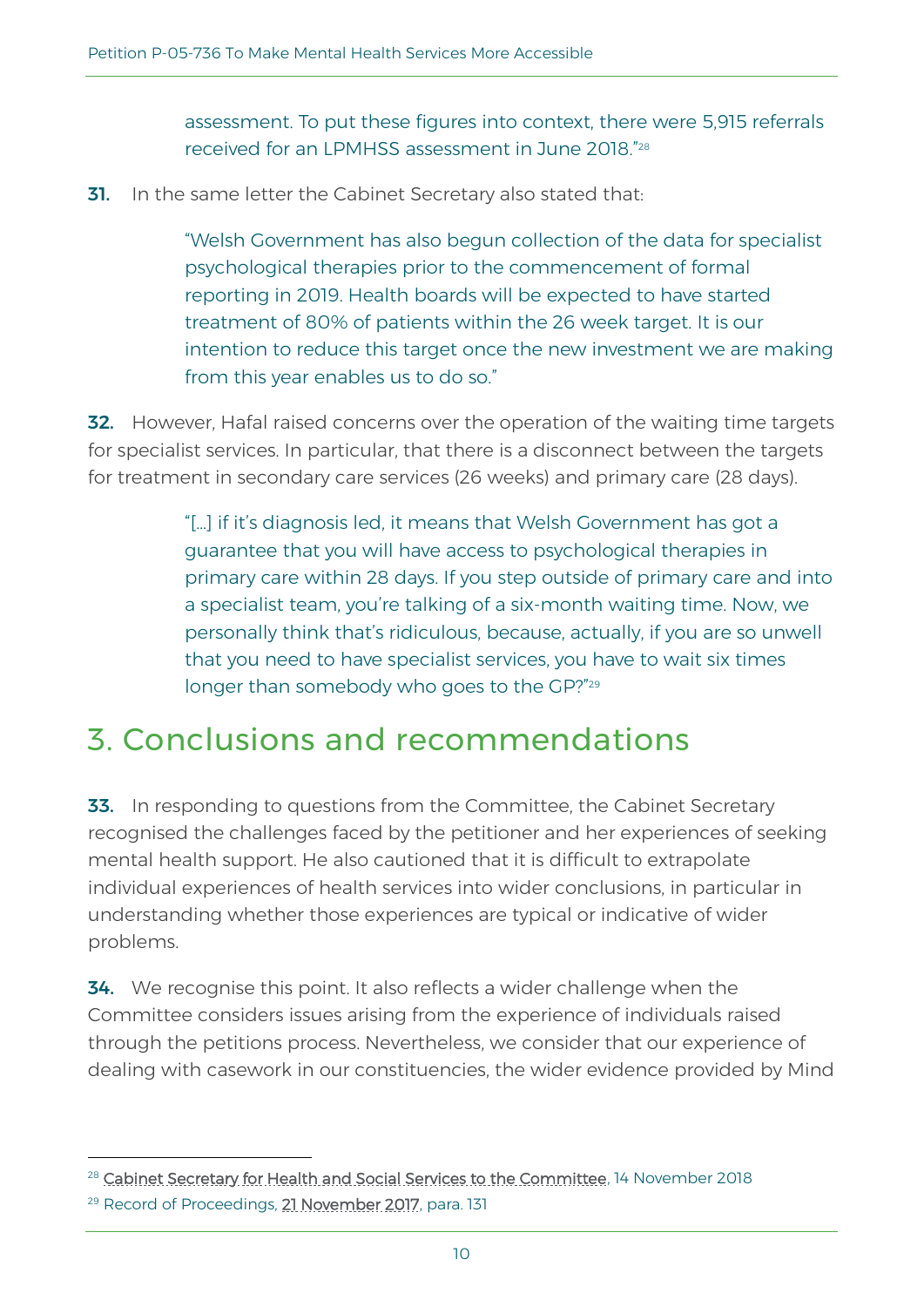and Hafal, and work carried out by another Assembly Committee<sup>30</sup> all clearly indicate that the issues being raised by Laura Williams are not unique to her individual case.

**35.** Therefore we have reached some general recommendations based upon the evidence we have received.

#### RECOMMENDATIONS

**Recommendation 1.** The Welsh Government should explore the implementation of a meaningful, human rights based approach to services and treatment for mental health patients, in consultation with service users, with the aim of securing person centred services and equality of access to services for all groups of service users in all parts of Wales. In doing so, they should ensure that people are fully aware of, and understand, their rights in mental health treatment, what support they can expect, who is responsible for delivering it and how to claim their rights where necessary

**Recommendation 2.** The Welsh Government should review access to crisis care and ensure that there is sufficient clarity amongst health care professionals, and other staff in direct contact with patients, about what constitutes a mental health crisis. There should be a clear route for people to access crisis care and support and, in particular, clarity is needed on the role of Community Mental Health Teams and their relationship with primary care.

**Recommendation 3.** The Welsh Government should work to ensure that frontline health care professionals, such as GPs, are proactive in organising support for patients experiencing a mental health crisis. Patients should not be provided with a leaflet and expected to organise care themselves. The Welsh Government should also consider whether people should be required to have a GP referral in order to access support.

**Recommendation 4.** The Welsh Government should consider alternative forms of service provision for crisis care and their applicability to Wales, including the crisis sanctuary model which operates in several cities within the UK.

**Recommendation 5.** The new waiting time targets for treatment in primary care are a positive step forward. However, there is now a need for the Welsh Government to review the operation of mental health targets in secondary care,

<sup>&</sup>lt;sup>30</sup> Children, Young People and Education Committee, The Emotional and Mental Health of [Children and Young People](http://senedd.assembly.wales/mgIssueHistoryHome.aspx?IId=25377)